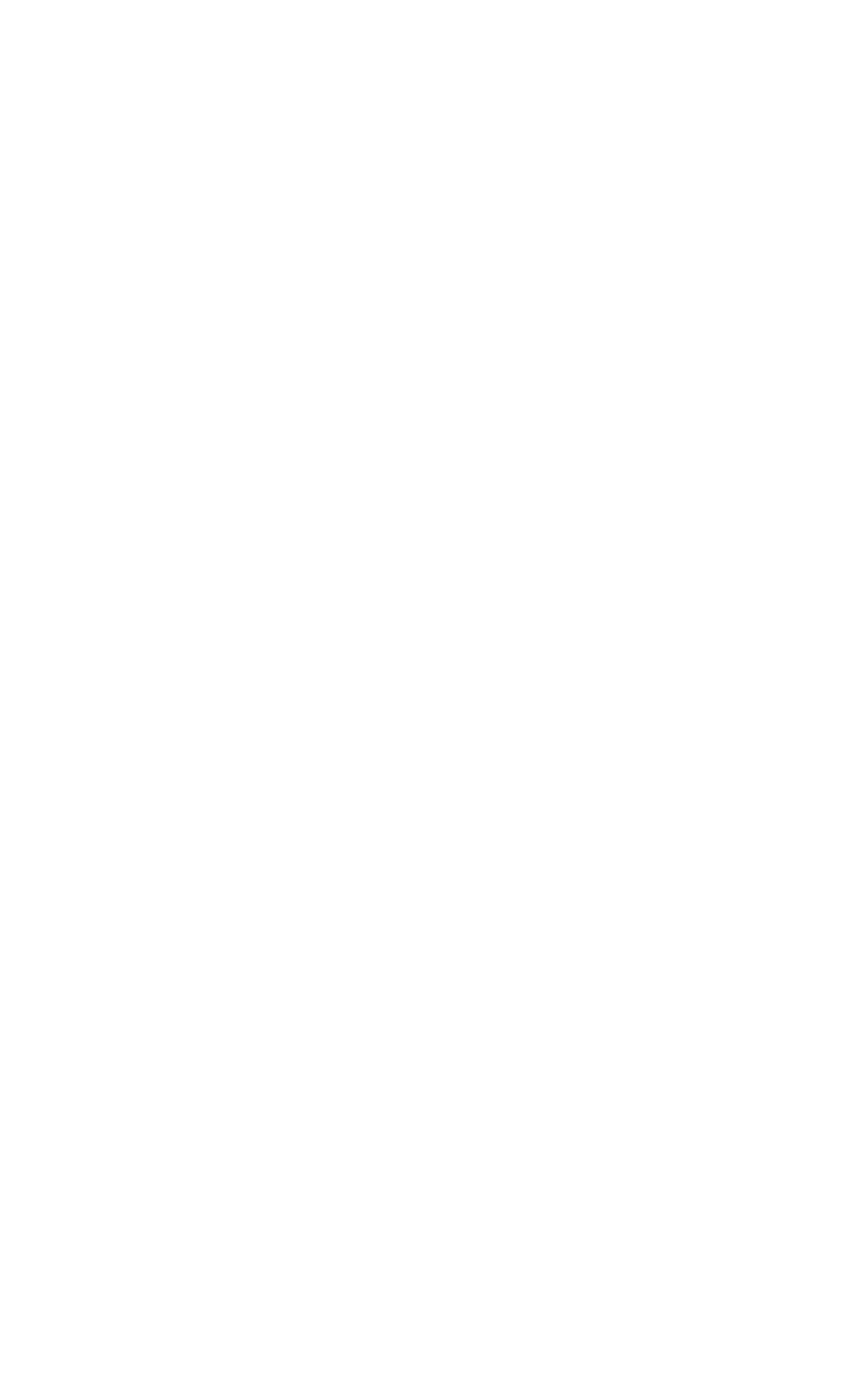## **PROCEEDINGS.**

BLOOMINGTON, DECEMBER 18, 1861.

THE BOARD OF EDUCATION OF THE STATE OF ILLINOIS convened at the Normal University, at 10 o'clock A.M., December 18th, 1861, and was called to order by the President.

Present-Messrs. Moulton, Powell, Pickett, Wells, Shannon, Bass, and Bateman.

On motion, the reading of the minutes was dispensed with, and, in order to afford time for the committees to mature their reports, the Board adjourned till 2 o'clock P.M.

2 O'CLOCK P.M.

Board met, according to adjournment.

The following communication was submitted to the Board by the President:

STATE BOARD OF EDUCATION-

NORMAL UNIVERSITY, *December* 18, 1861.

*Gentlemen:* We do hereby resign our positions as teachers in the Normal and Model departments of this institution. Respectfully,

JOHN HULL, H. B. NORTON, M. E. BAKER, M. GOODRICH.

On motion, the resignations were accepted, and the following was unanimously adopted:

*Resolved,* That, in accepting the resignations of Messrs. Hull and Norton, and of Misses Baker and Goodrich, we bear most cordial testimony to their earnest and conscientious efforts to discharge with fidelity the duties intrusted to them, and to their high moral character and great personal worth.

On motion, it was unanimously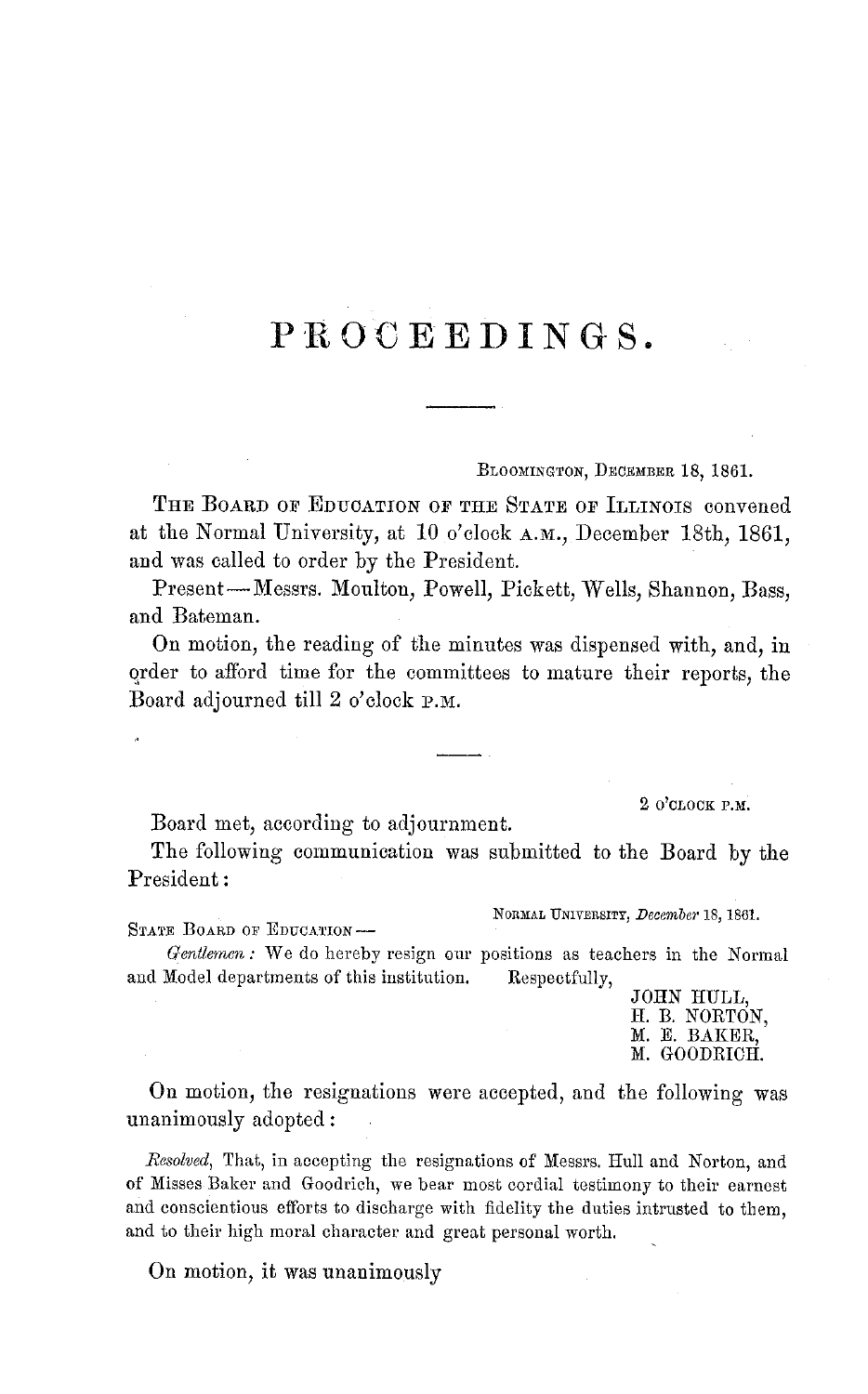#### PROCEEDINGS OF THE

*Resolved,* That the Committee on Officers be and they are hereby instructed to reorganize the Model School, so that it shall be entirely under the control of the Board and of the Principal of the University; and chat one or more first-class teachers be employed by said committee to take charge of the same.

Mr. Powell, of the Auditing Coromittee, reported as follows:

The Auditing Committee respectfully report that they have examined the accompanying bills and find them correct, viz:

| Draft for pay of J. G. Howell (late teacher) \$53 00 |          |        |
|------------------------------------------------------|----------|--------|
|                                                      |          |        |
|                                                      |          |        |
|                                                      |          | 260    |
|                                                      |          | 900    |
|                                                      | 25 80    |        |
|                                                      |          | $5-15$ |
|                                                      |          | 1 69   |
|                                                      |          | 6 55   |
|                                                      | 17,42    |        |
|                                                      | 21 00    |        |
|                                                      |          |        |
|                                                      | \$457 47 |        |

The committee also report that the following bills have been examined, and they recommend that the same be referred to the President, Secretary, and Principal of the institution, and that, if found correct, they be authorized to pay the same, viz:

| Bailhache & Baker, for printing circulars \$68 40 |         |  |
|---------------------------------------------------|---------|--|
|                                                   |         |  |
|                                                   | *161 43 |  |

All of which is respectfully submitted.

| (Signed) | W. H. POWELL, <i>Auditing</i>    |  |
|----------|----------------------------------|--|
|          | T. J. PICKETT, $\int$ Committee. |  |

*Resolved,* That the Committee on Officers be empowered to fill the vacancy in the department of Mathematics, caused by the resignation of Mr. Hull.

The Committee on Officers reported as follows:

#### *To the Board of Education:*

Your Committee on Officers and Teachers would respectfully recommend that Miss M. E. Osband be confirmed as teacher in the Normal School, at a salary of \$500 per annum.

A. R. SHANNON, PERKINS BASS.

Dec. 18, 1861.

The recommendation was unanimously approved.

On motion, the following was adopted:

4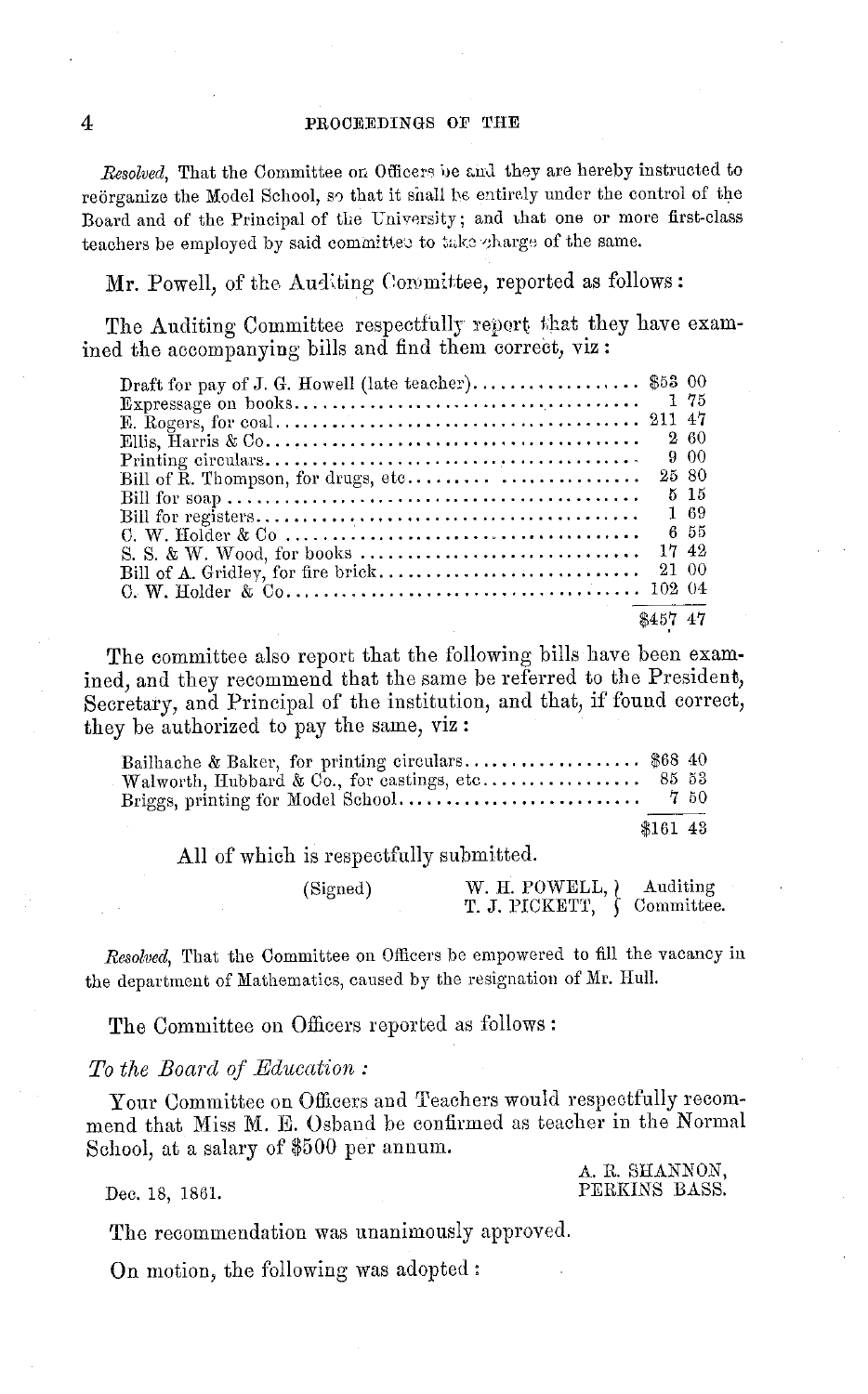#### BOARD **OF** EDUCATION.

*Resolved,* That the President of the Board notify Messrs. Walworth, Hubbard & Co. that the heating apparatus of the Normal University is unsatisfactory to the Board and insufficient to properly warm the building; and that said Walworth, Hubbard & Co. be requested to perfect said heating apparatus in accordance with their contract.

On motion, it was ordered by the Board that the Principal of the University be, and he is hereby, invested with the exclusive superintendence and control of the buildings and grounds; and that the engineer, janitor, and other employ6s of this Board in and about said buildings and grounds, be subject to his direction: also, that he have full authority to discharge any of said employés whenever, in his judgment, the interests of the institution may require it to be done, and to employ others in their stead, at salaries not to exceed those of the persons so discharged; and that he report to the Board his action under this order. All former acts, orders or resolutions of the Board in conflict with this order are hereby rescinded.

On motion, it was

*Resolved,* That the President and Secretary be authorized to draw on the Treasurer for the sum of two hundred dollars, to be deposited with the Principal, as a contingent fund, for the purpose of meeting the incidental cash expenses of the institution; and that the Principal *alone* be authorized to make purchases to meet the current wants of the institution.

#### On motion, it was

*Resolved,* That the Principal be authorized to employ proper persons to collect all claims that may be due the Board of Education, and that he act promptly in the premises.

A report was submitted from Geo. P. Rex, on behalf of the Committee on Officers, which, on motion, was received and ordered to be filed.

The following report was made by the Auditing Committee:

The Auditing Committee recommend that the accompanying bill be referred to the President, Secretary, and Principal, and if found correct that they have power to pay the same:

BOARD OF EDUCATION *To* A. F. READER *Dr.*

For services rendered as engineer, commencing Nov. 17, 1860, and

ending July 17, 1861, at \$55.00 per month .................. \$440 00 *Bloomrzigton, Dec.* 18, 1861.

(Signed) W. I. POWELL, of Auditing Committee.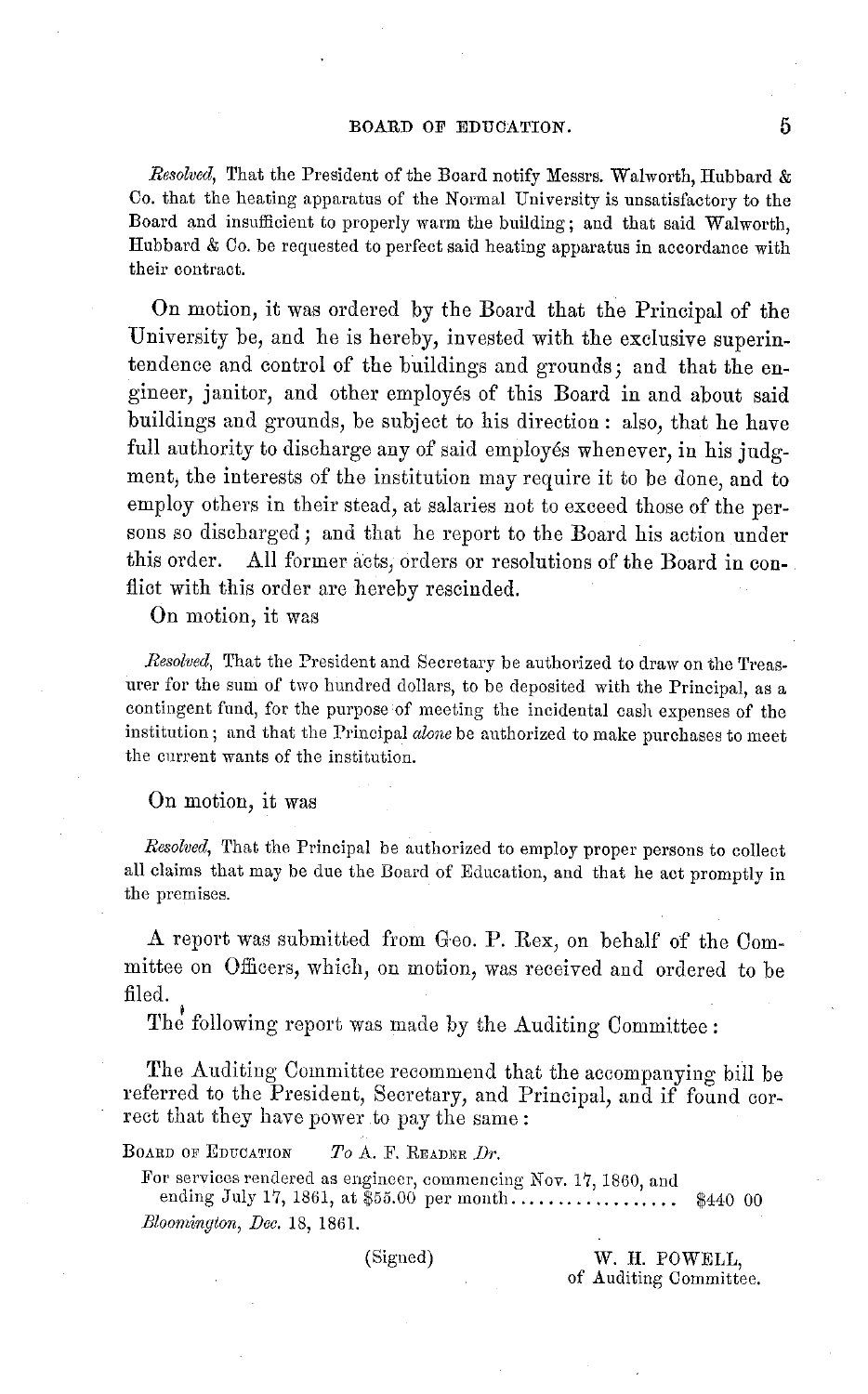#### On motion, it was

*Resolved,* That hereafter the stated meetings of this Board be held one week earlier than heretofore, which will bring them on the second Wednesday preceding Christmas and the Fourth of July, respectively: and that the Academic Year of the institution commence and close, in like manner, one week earlier than heretofore.

On motion, the Board adjourned till 6.30 P.M.

61 O'CLOCK P.M.

Board met.

On motion, it was

*Resolved,* That the President and Secretary be authorized to draw orders upon the Treasurer to pay the current expenses of the University for the present school year.

On motion, it was also

*Resolved,* That the Principal, with the concurrence of the President, be authorized to sell certain school-desks not now in use and belonging to the Board.

The following resolution was adopted:

*Resolved,* That the Treasurer of the Board, C. W. Holder, Esq., be authorized to receive the State Funds, and to give any necessary receipt for the same.

On motion, the bond of Mr. C. W. Holder, Treasurer, having been found satisfactory, was duly approved.

On motion of Mr. Shannon, it was resolved by the Board,

That the authority of any and all agents appointed by this Board, prior to this meeting, be and the same is hereby revoked.

On motion, the Board adopted the following:

*Resolved,* That the Principal may, at his discretion, admit to the Normal University more than two students from each county, provided the whole number of students shall not exceed the aggregate of two from each county and one from each representative district.

Bills for traveling expenses were allowed as follows: